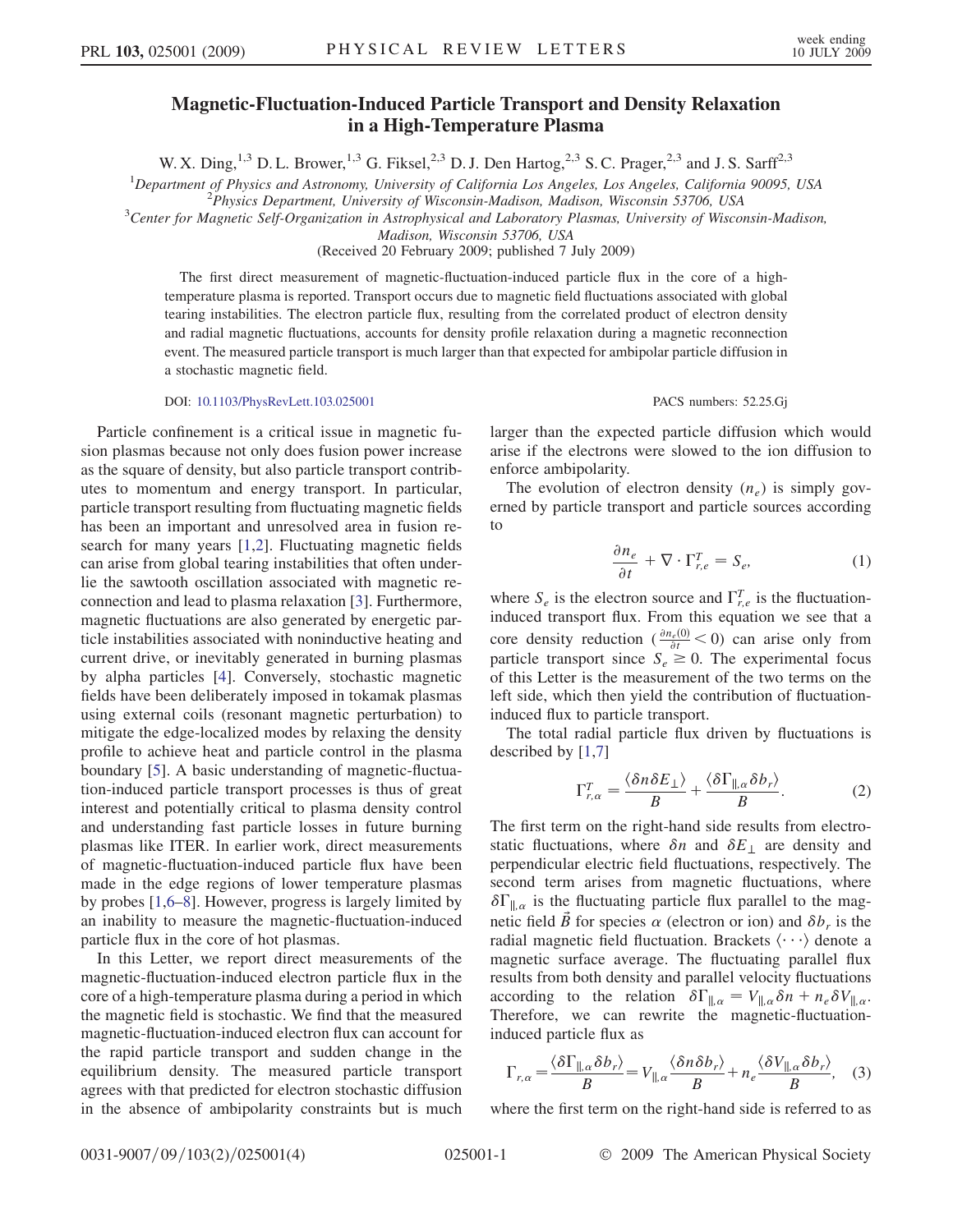the density fluctuation-induced flux  $(\Gamma_{r,\alpha}^{\delta n})$  due to its density fluctuation dependence and the second term is referred to as the velocity fluctuation-induced flux  $(\Gamma_{r,\alpha}^{\delta V})$  due to its velocity fluctuation dependence. Each flux term results from correlation with radial magnetic field fluctuations.

Measurements reported herein were carried out on the Madison symmetric torus (MST) reversed field pinch [\[9\]](#page-3-8) with major radius  $R_0 = 1.5$  m, minor radius  $a = 0.52$  m, discharge current 350–400 kA, line-averaged electron density  $\bar{n}_e \sim 1 \times 10^{19} \text{ m}^{-3}$ , and electron temperature  $T_e \sim$  $T_i \sim 300$  eV for a deuterium plasma. A high-speed (t  $\sim$ 4  $\mu$ s), laser-based, 11 vertical chord (separation  $\sim$  8 cm) polarimeter (Faraday rotation)–interferometer system is employed to measure the equilibrium and fluctuating density and magnetic field [\[10–](#page-3-9)[12](#page-3-10)]. Both the equilibrium and fluctuating electron density gradient are obtained using differential interferometry techniques [\[13\]](#page-3-11). At the magnetic axis, the equilibrium magnetic field strength  $B \sim$ 0.3–0.4 T, the equilibrium current density  $J_{\parallel} \sim$ 2 MA/m<sup>2</sup>, and safety factor  $q \sim 1/6$ , where q describes the rotational transform of a field line in a torus. The mean electron velocity  $V_{\parallel,e}$  is inferred from the measured parallel current density and electron density,  $V_{\parallel,e} \approx J_{\parallel}/n_e e$  $10^6$  m/s [\[14\]](#page-3-12). MST discharges display a sawtooth cycle in many parameters, and the measured quantities are ensemble (flux-surface) averaged over these reproducible sawtooth events.

The equilibrium electron density profile evolution for a standard sawtoothing MST discharge is shown in Fig. [1](#page-1-0). Density profile relaxation occurs within  $\sim$ 200  $\mu$ s, much faster than the classical collisional diffusion time, indicating that fluctuation-induced particle transport must be active. Sawtooth events in MST are associated with magnetic reconnection driven by resistive tearing instabilities. Electrostatic fluctuation-induced particle flux [the first term in Eq. [\(2\)](#page-0-0)] measurements, made by a heavy ion beam probe, are found to be negligible in the plasma core on MST [\[15\]](#page-3-13). Therefore, a magnetic-fluctuationinduced anomalous particle flux is thought necessary to

<span id="page-1-0"></span>

crash at  $t = 0$ . Vertical axis is density (  $\times 10^{19}$  m<sup>-3</sup>).

025001-2

cause density relaxation since tearing-mode-driven magnetic reconnection is strongest at the sawtooth crash.

To quantitatively investigate the effect of magnetic field fluctuations on particle transport and density relaxation, we must measure the magnetic-fluctuation-induced flux and its divergence according to Eqs. [\(1](#page-0-1)) and ([3](#page-0-2)). We focus first on the measurement of the density fluctuation-induced particle flux and its derivative for electrons. This requires measurement of (i) the local density fluctuation and its derivative  $\delta n$ ,  $\partial \delta n/\partial r$ , (ii) magnetic field fluctuation  $\delta b_r$ , and (iii) their correlation. In cylindrical coordinates, the expression  $\nabla \cdot \Gamma_{r,e}^{\delta n}$  can be simplified since measurements show that the parallel electron velocity, mean magnetic field, and radial magnetic fluctuation profiles are nearly flat in the core [\[14\]](#page-3-12). Therefore, we can write  $\nabla \cdot$  $\Gamma_{r,\alpha}^{\delta n} = \frac{1}{r} \frac{\partial}{\partial r} (r \Gamma_{r,\alpha}^{\delta n}) \approx 2 \frac{V_{\parallel,e}}{B} \langle \frac{\partial \delta n}{\partial r} \delta b_r \rangle$ . In the following, measurement of each fluctuating quantity will be described.

First, density fluctuations and their gradient are measured using both conventional and differential interferometry. In general, density fluctuations can be written as  $\delta n = \sum \delta n_{m,n} \cos(m\theta + n\phi + \Delta(r))$ , where m, n, and  $\Delta$ are the poloidal and toroidal mode numbers and the phase, respectively. In MST, the dominant modes are  $m = 1$  and the fluctuating interferometric phase is given by  $\delta \phi(x) =$  $c_1 \int \delta n_{m=1}(r) \cos(\theta) dz$ , where  $c_1 = 1.20 \times 10^{-18}$  m<sup>2</sup> for laser wavelength 432  $\mu$ m. The term cos $\theta = x/r$ , where x is the impact parameter, can be considered as a weighting factor which approaches a delta function as  $x \to 0$ , thereby providing spatial resolution of  $\sim$ 10 cm in the core. This leads to a simple relation between phase fluctuations and density fluctuations for chords close to the plasma center, i.e.,  $\delta n(r) \approx \delta \phi(x)/2ac_1$ . The fluctuating line-integrated phase is equivalent to the local density fluctuation amplitude. Differential interferometry, which measures the phase difference between closely spaced ( $\Delta x \sim 1$  mm) interferometer chords, provides a line-integrated density gradient measurement,  $\partial \phi(x)/\partial x$  [\[13\]](#page-3-11). Upon taking the first spatial derivative of line-integrated density, we find  $\partial \phi(x) / \partial x = c_1 \int \partial n_e / \partial r \cos \theta dz$ , where the cosine term is the same weighting factor obtained earlier. For small impact parameter x, differential interferometry provides a localized measurement of the density gradient and density gradient fluctuations according to  $\partial n_e(r)/\partial r \approx$  $1/2ac[\partial \phi(x)/\partial x]$ . From this relation, the differential phase (or its fluctuation) is proportional to the density gradient (or its fluctuation) for measurements made near the magnetic axis. These interferometric approximations offer the great convenience of being able to directly determine the local particle flux without performing any inversion of the line-integrated density measurements [\[10,](#page-3-9)[13\]](#page-3-11).

The measured electron density and density gradient fluctuations exhibit a significant surge at the sawtooth crash as shown in Figs. [2\(a\)](#page-2-0) and [2\(b\),](#page-2-0) respectively. These data are for fluctuations at  $r/a = 0.11$  associated with the dominant core tearing mode ( $m = 1$ ,  $n = 6$ ) obtained by FIG. 1 (color online). Density relaxation during sawtooth cross correlation with a specific helical magnetic mode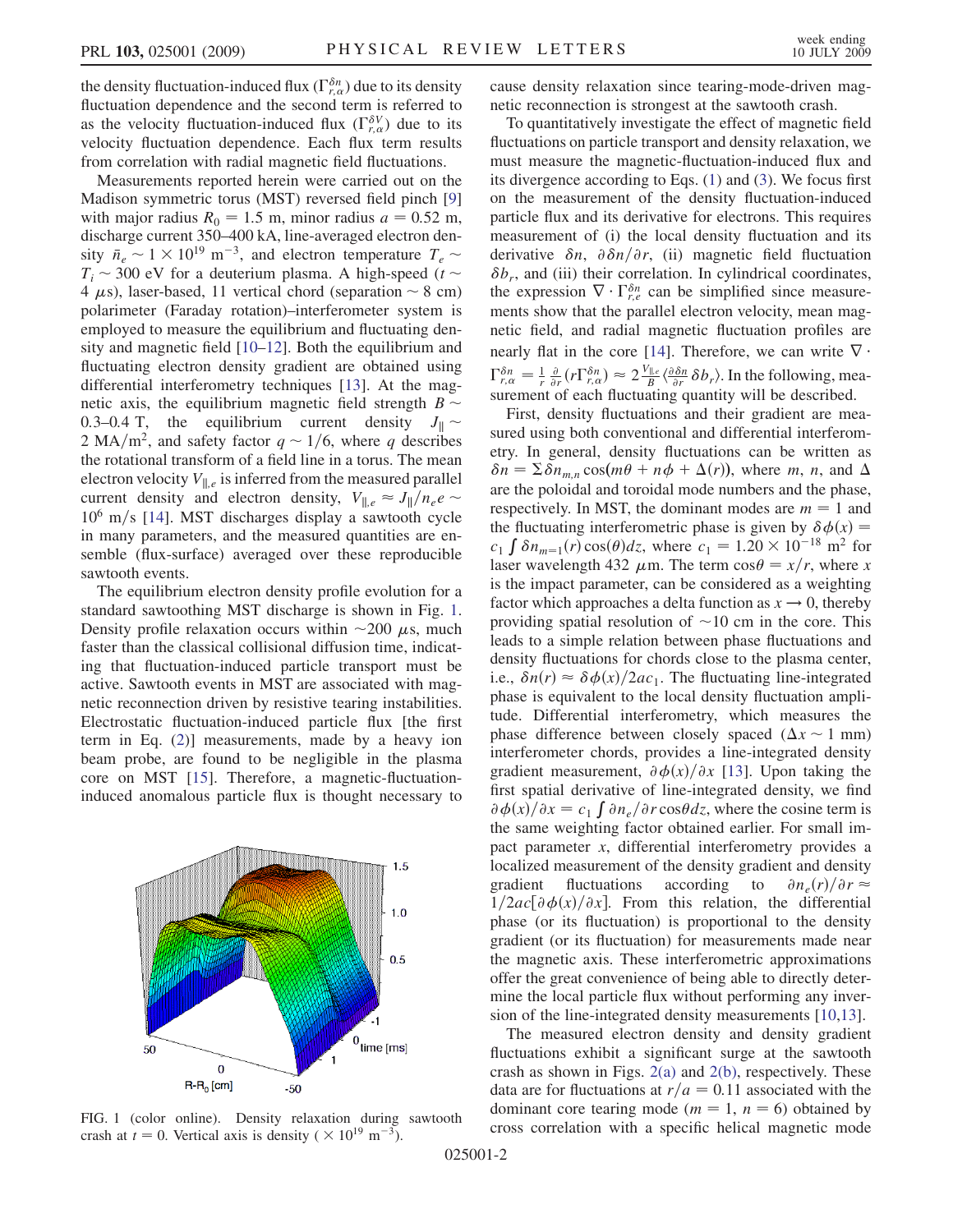obtained from spatial Fourier decomposition of measurements from an array of 32 wall-mounted magnetic coils at the surface of the plasma. Density fluctuations away from the sawtooth crash are approximately 0.15%, reaching 1% at the crash, while the density fluctuation gradient nearly triples. This is qualitatively consistent with the observation that the largest density change occurs at the sawtooth crash, suggesting that large density fluctuations contribute to density relaxation.

Second, the radial magnetic field fluctuations in the core are obtained by Faraday rotation measurement. Previously, it has been established that radial magnetic fluctuations dominate Faraday rotation fluctuations ( $\delta \Psi$ ) for chords close to the magnetic axis [[12](#page-3-10),[14](#page-3-12)], leading to  $\delta \Psi \sim \int n_e \delta b_r dz$ . The measured line-averaged radial magnetic field fluctuation amplitude for the dominant core resonant mode ( $m = 1$ ,  $n = 6$ ) throughout a sawtooth cycle is shown in Fig. [2\(c\).](#page-2-0) Maximum amplitude occurs at the crash where the  $\delta b_r$  increases by a factor of 3. For comparison, the poloidal magnetic fluctuation amplitude (dashed line) measured at the wall is also plotted. The local radial magnetic fluctuation profile is obtained by numerically fitting experimental data as described in an earlier work [[14](#page-3-12)]. The radial magnetic field fluctuation amplitude  $(1\% - 2\%$  at crash) in the core is approximately 3 times the poloidal magnetic field at the wall, i.e.,  $\delta b_r(0) \sim 3 \times \delta b_\theta(a)$ , consistent with the results from MHD computation.

Finally, the correlated product between  $\delta n$  (or  $\partial \delta n/\partial r$ ) and  $\delta b_r$  is obtained by ensemble averaging. In MST, rotation of the low- $n$  magnetic modes transfers their spatial structure in the plasma frame into a temporal evolution in the laboratory frame. Since the magnetic modes are global, for convenience we correlate  $\delta n$  (or  $\partial \delta n/\partial r$ ) with a specific helical magnetic mode obtained from the spatial Fourier decomposition noted above. After averaging over an ensemble of 400 similar events, we determine the correlated product between  $\delta n$  (or  $\partial \delta n/\partial r$ ) and  $\delta b_r$  for all modes. With combined measurements of density fluctuations, density gradient fluctuations, radial magnetic fluctuations, and their correlated product, the density fluctuation-induced electron particle flux can be determined as shown in Fig. [3\(a\)](#page-2-1). Contributions from all large modes ( $m = 1$ ,  $n = 6, 7, 8, 9$ ) have been summed. At the sawtooth crash,  $\delta n$  and  $\delta b_r$  are nearly in phase as the particle flux surges to  $\sim$  1.5  $\times$  10<sup>21</sup>/m<sup>2</sup> s, concurrent with the core density collapse. In addition, the particle flux divergence also increases significantly, as shown in Fig. [3\(b\)](#page-2-1) (solid line), reaching  $2.0 \times 10^{22}$  m<sup>-3</sup> s<sup>-1</sup>.

Fast density profile relaxation (see Fig. [1\)](#page-1-0) implies a surge of  $dn_e/dt$ , as indicated in Fig. [3\(b\)](#page-2-1) (dashed line). The measured flux divergence  $(\nabla \cdot \Gamma^{\delta n}_{r,e})$  shows a similar increase, essentially balancing the density change within experimental errors. One can integrate these traces over time to directly compare the density change and particle flux as shown in Fig.  $3(c)$ . Here we see that magnetic field driven particle flux (arising from density fluctuation) can account for the observed core density change at a sawtooth crash. Because of this balance, the electron velocity fluctuation-induced flux  $(\Gamma_{r,e}^{\delta V})$  is expected to be small.





<span id="page-2-0"></span>FIG. 2 (color online). (a) Density fluctuation, (b) density fluctuation gradient, and (c) radial magnetic field fluctuation (left vertical axis) during sawtooth cycle (crash at  $t = 0$  at  $r/a =$ 0:11). Dashed line in (c) shows poloidal magnetic field fluctuation amplitude (right vertical axis) as measured at wall.

<span id="page-2-1"></span>FIG. 3. (a) Electron particle flux, and (b) divergence of density fluctuation-induced electron flux vs time at  $r/a = 0.11$  (solid line). Dashed line denotes time derivative of equilibrium density. (c) Time integrated flux divergence (solid line) and electron density (dashed line). The density at  $t = -0.475$  ms is taken as an integral constant. All results shown are for a sawtooth cycle (crash occurs at  $t = 0$ ).